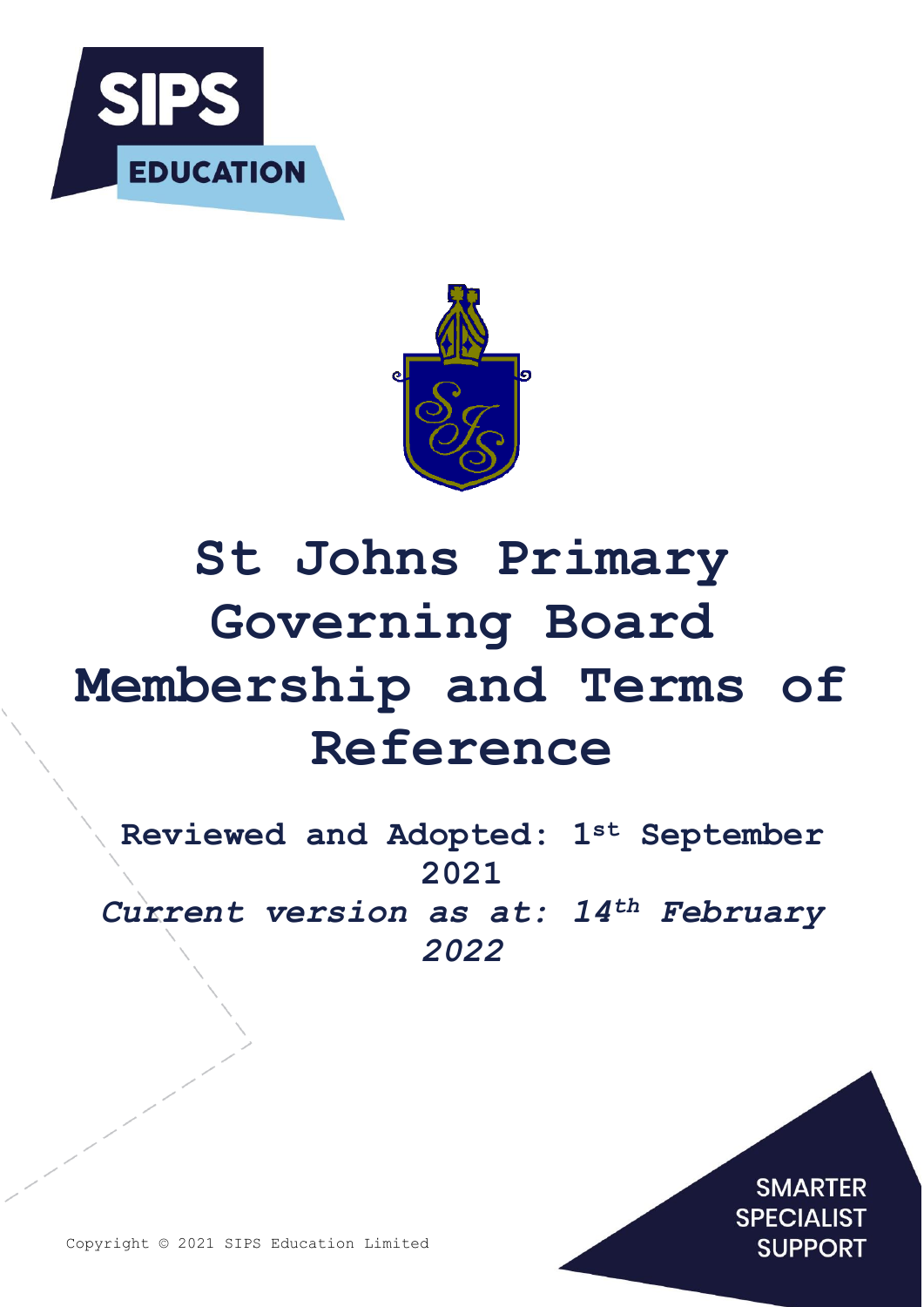# **Governing Board Membership**

**2021/2022 Academic Year**

| LA(1)              | End of Office                 |
|--------------------|-------------------------------|
| Mrs Jane Clark     | 30 <sup>th</sup> October 2024 |
| Parents (2)        | End of Office                 |
| Vacant             |                               |
| Mrs Lucy Pountain  | 26 September 2023             |
| Headteacher (1)    | End of Office                 |
| Mr Andy Mills      | Ex officio                    |
| Staff Governor (1) | End of Office                 |
| Mr Nick Judd       | 1 October 2022                |
| Foundation (4)     | End of Office                 |
| Vacancy            | Ex officio                    |
| Vacancy            |                               |
| Mrs Alison Edwards | 31 August 2025                |
| Mr Bob Grainger    | 9 October 2023                |
| $Co$ -opted $(8)$  | End of Office                 |
| Mr David Morgan    | 6 <sup>th</sup> February 2026 |
| Mr Neal Critchley  | 31 October 2022               |
| Mrs Helen Dimmock  | 22 September 2023             |
| Mrs Helen Harris   | 31 October 2022               |
| Ms Amy Rose        | 8 <sup>th</sup> May 2026      |
| Mr Rob Hodges      | 31 October 2022               |
| Mr Stuart Lilley   | 20 May 2024                   |
| Mrs Laura Neal     | 19 May 2023                   |

**Chair:** Jane Clark **Vice Chair:** Bob Grainger

# **Meeting Dates 2021-2022**

|                     | Autumn Term                  | Spring Term       | Summer Term     |
|---------------------|------------------------------|-------------------|-----------------|
| Governance Training | 20th September 2021          |                   |                 |
| from Walsall LA     | 5.30pm                       |                   |                 |
| Full Governing      | 4 <sup>th</sup> October 2021 | 7th February 2022 | 9th May 2022    |
| <b>Board</b>        |                              |                   |                 |
| 5:30 <sub>pm</sub>  |                              |                   |                 |
| Staffing & Finance  | 18th October 2021            | 17th January 2022 | 25th April 2022 |
| 5:30 <sub>pm</sub>  |                              |                   |                 |
| Behaviour, Safety,  | 15th November 2021           | 21st March 2022   | 27th June 2022  |
| and School          |                              |                   |                 |
| Improvement         |                              |                   |                 |
| 5:30 <sub>pm</sub>  |                              |                   |                 |
| Pay Committee &     | 15th November 2021           |                   |                 |
| Head Teacher's      |                              |                   |                 |
| Appraisal, 3.00 pm  |                              |                   |                 |
| 4:30 <sub>pm</sub>  |                              |                   |                 |

# **Governors Statutory Responsibilities and Functions**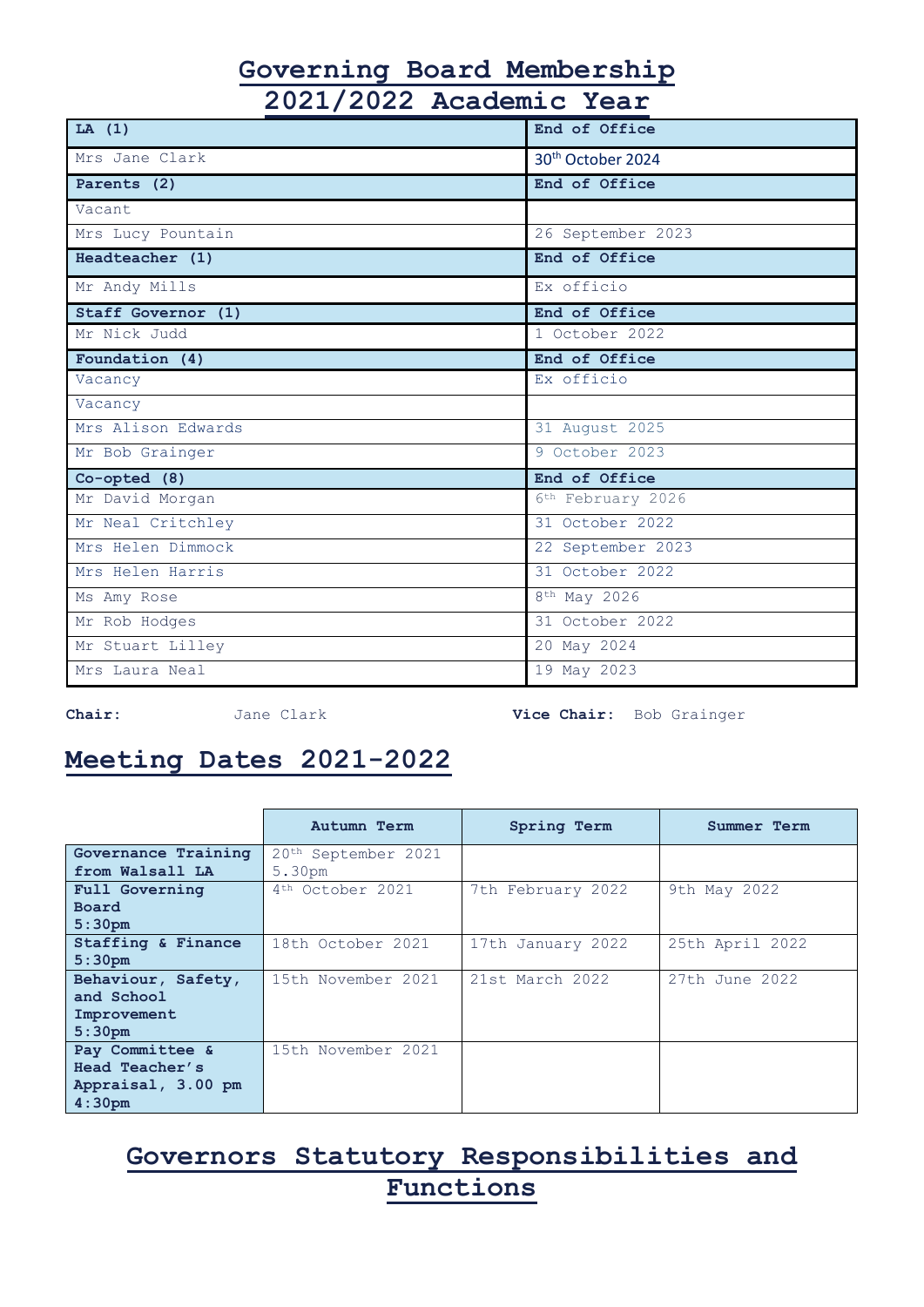In all types of schools, governing boards should have a strong focus on three core strategic functions:

- **a) Ensuring clarity of vision, ethos and strategic direction,**
- **b) Holding the executive leaders to account for the educational performance of the organisation and its pupils, the performance management of staff; and**
- **c) Overseeing the financial performance of the organisation and making sure its money is well spent.** (*Extract from Governance Handbook October 2020)*

### **Governance Handbook/Competency Framework for Governance**

Please refer to the Governance Handbook and Competency Framework for Governance published by the Department for Education. The latest versions are available online below:

[Governance Handbook October 2020](https://assets.publishing.service.gov.uk/government/uploads/system/uploads/attachment_data/file/788234/governance_handbook_2019.pdf) [Competency Framework for Governance January 2017](https://assets.publishing.service.gov.uk/government/uploads/system/uploads/attachment_data/file/583733/Competency_framework_for_governance_.pdf) 

#### **Review of committees and delegation**

The governing board must review the committee structure, terms of reference for each committee and the membership of each committee on an annual basis.

### **Terms of Reference**

The following committees established by the governing board comply with The School Governance (Role, Procedures and Allowances) (England) Regulations 2013.

The head teacher/principal can attend all meetings of any committee established by the governing board but in some instances this may only be in an advisory capacity. When an issue is being discussed which directly affects the head teacher/principal they must, as with any other governor in a similar position, declare an interest and physically withdraw from the meeting.

In maintained schools the quorum for a meeting of the full governing board and for any vote on any matter at such meeting, is one half (rounded up to a whole number) of the membership of the governing board at the time of the meeting **not including any vacant positions.** In the event of equal votes the chair has the casting vote.

### **Virtual meeting arrangements**

The Governing Board has approved the use of "virtual attendance" at meetings (approved at FGB meeting on 4<sup>th</sup> October 2021).

For full details, please refer to the Virtual Governance Policy.

#### **Committees**

The legal minimum quorum for committee meetings is three voting governors. The quorum for committees will not include associate members - despite any voting rights they may have been given - as they aren't considered to be members of the governing board.

The appointed clerk will undertake the clerking of the committees.

The committee minutes shall be included as an agenda item for consideration/information at the next meeting of the full governing board where appropriate.

All decisions made by committees with delegated powers should be reported to the next full meeting of the governing board. If the minutes are not finalised a brief statement of the conclusions reached should be given.

The chair of the committee will be appointed at the first full governing board/committee meeting of the academic year. Governors who are employed by the school are not eligible to be appointed as chair.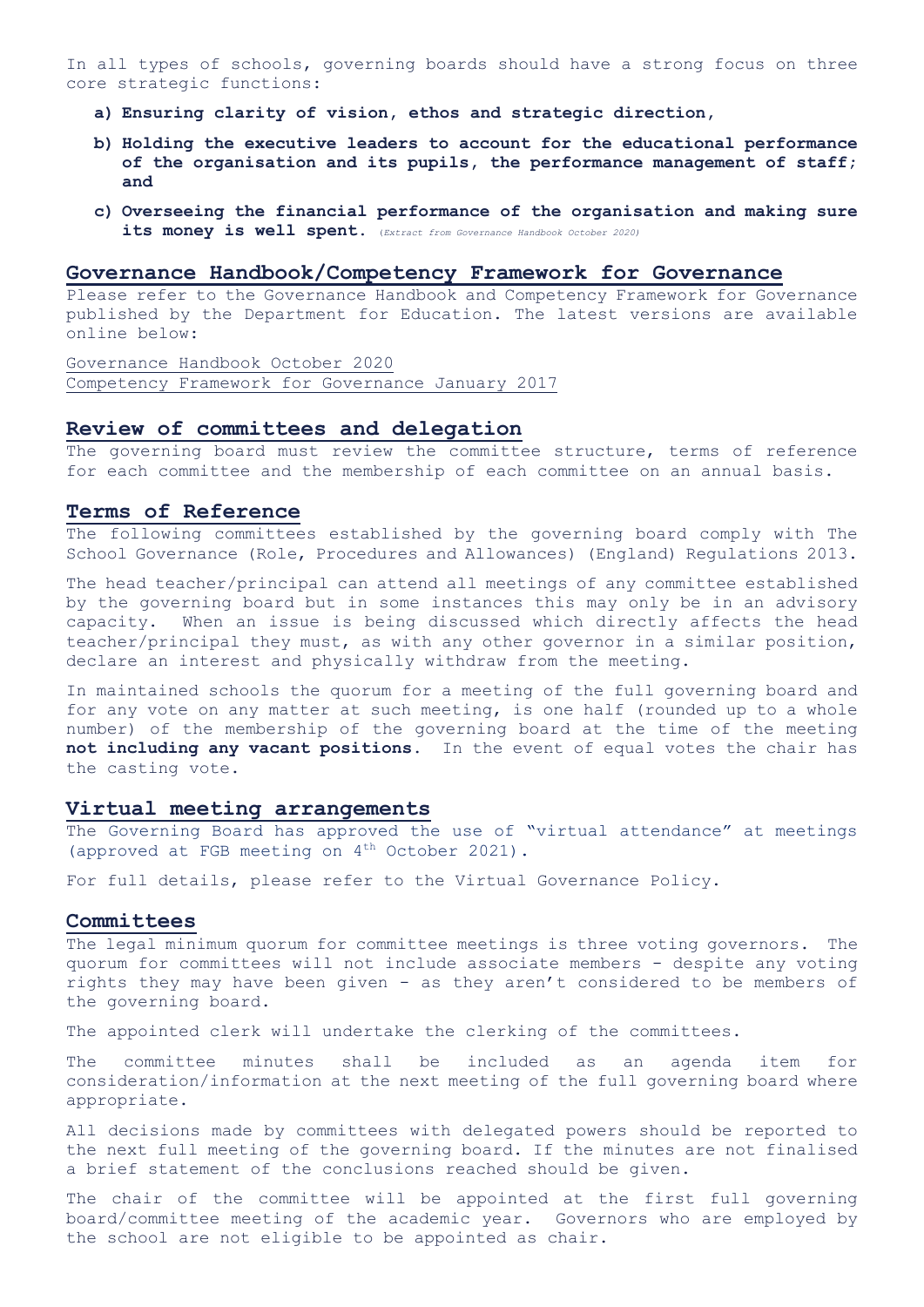Committees will have delegated powers to approve policies as relevant to that committee.

#### **The governing board cannot delegate any functions relating to:**

- The constitution of the governing board (unless otherwise provided by the constitution regulations),
- The appointment or removal of the chair and vice chair/clerk,
- The appointment or removal of governors,
- The suspension of governors,
- The delegation of functions and establishment of committees,
- Change of school name or status,
- Salary range for the head teacher/principal & deputy/vice principal.

### **Associate Members**

In maintained schools the governing board can appoint associate members to serve on one or more committees of the board. Associate members can attend full board meetings but may be excluded from any part of a meeting where the business being considered concerns a member of school staff or an individual pupil. They can be appointed for a period of between one and four years and can be reappointed at the end of their term. Associate members are not governors and they are not recorded in the instrument of government *(Extracted from Governance Handbook October 2020 – Page 64, paragraph 53).* 

*NB: Associate members are not governors and therefore do not have a vote in full governing board decisions, but may be given a vote on decisions made by committees to which they are appointed.*

### **Staffing and Finance Committee**

|          | The committee has responsibility delegated by the governing board to:                                                                          |
|----------|------------------------------------------------------------------------------------------------------------------------------------------------|
| Finance: |                                                                                                                                                |
|          | $\triangleright$ Review/approve all policies relevant to finance and roles of the<br>committee.                                                |
| ➤        | Approve the annual budget and present it to the full governing board<br>for ratification.                                                      |
|          | $\triangleright$ Review the actual expenditure and monitoring statements at least once a<br>term.                                              |
|          | > Receive & review financial projections.                                                                                                      |
|          | > Review Pupil Premium/ PE& Sports Premium and COVID19 Catch up Premium<br>and ensure impact statements are published on the school's website. |
| ➤        | Approve expenditure and virements of sums over £10,000, sums below that<br>amount are delegated to the Head Teacher/Principal.                 |
|          | $\triangleright$ Conform to the Schools Financial Value Standards in Schools                                                                   |
|          | $\triangleright$ Assess the financial progress towards achieving the objectives in the<br>school improvement plan.                             |
|          | $\triangleright$ Review of leases and contracts - including traded services.                                                                   |
|          | $\triangleright$ Ensure Best Value principles apply.                                                                                           |
| ➤        | Review the financial implications on the budget of the pay and<br>conditions document.                                                         |
|          | ▶ Receive the annual accounts and certificate of audit of the school fund<br>account and other voluntary funds held within school.             |
|          | $\triangleright$ Assess the school's insurance cover to ensure that it provides adequate<br>protection against risks.                          |
|          | ▶ Review and approve internal financial procedures and controls.                                                                               |
|          |                                                                                                                                                |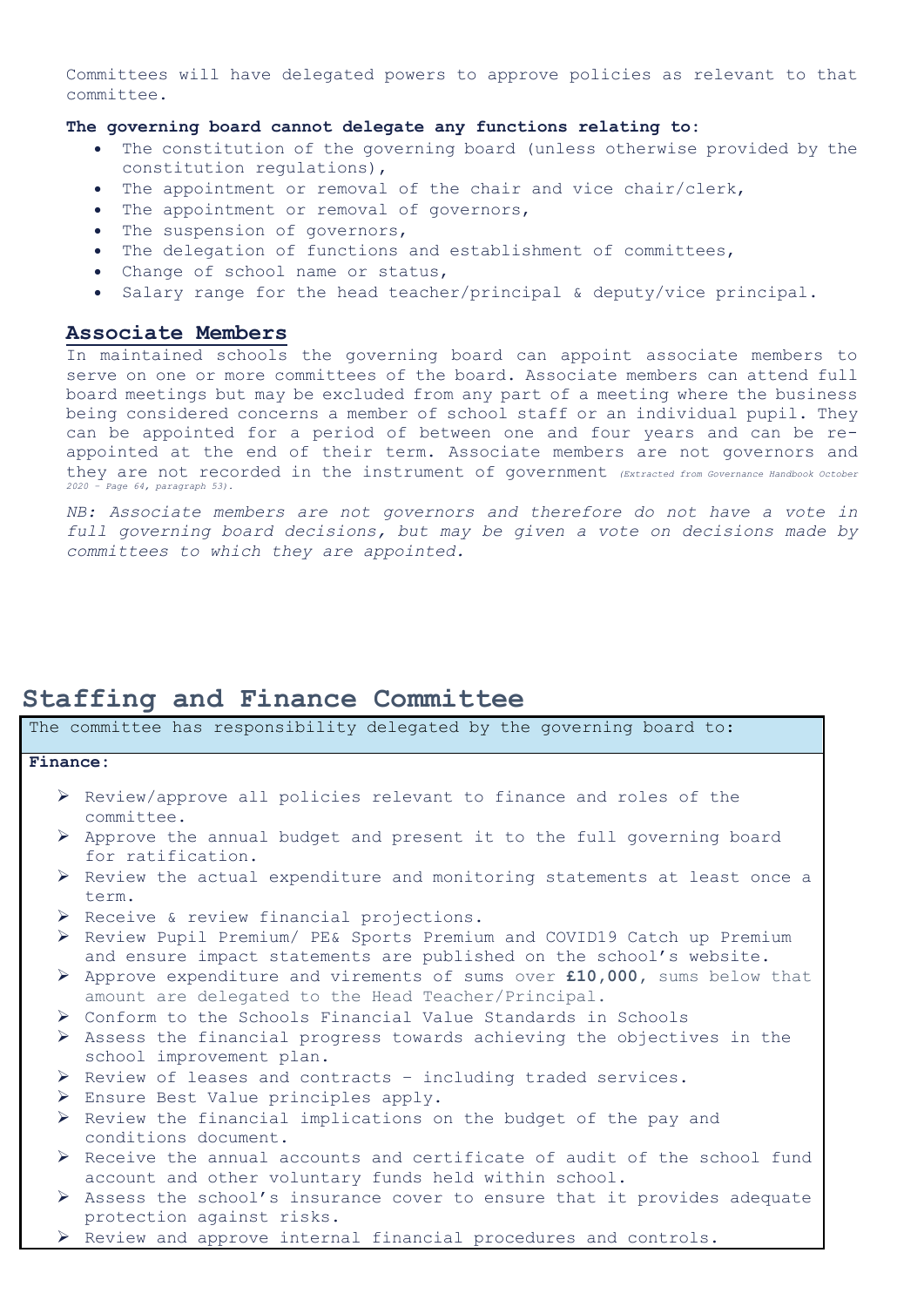| $\triangleright$ Ensure LA/academy financial procedures are complied with. This is to |  |  |  |  |
|---------------------------------------------------------------------------------------|--|--|--|--|
| include:                                                                              |  |  |  |  |

- A Cost Centre Group Report or Account Summary Report (or equivalent )
- > A Virement Report,
- $\triangleright$  A copy of the latest Suspense File ( non-cheque book and EPA schools only)
- $\triangleright$  A system report showing cumulative expenditure of £10,000 or more with an individual supplier. Note: This must not be restricted to an individual financial year and may cross a number of financial years
- $\triangleright$  Ensure requirements for the tendering process are followed and comply with the EU Procurement Threshold. The tender limit for the European Threshold currently being £189,330 for supplies and services, and £4,733,252 for works.
- Obtain quotations with a view to placing contracts/orders, once the relevant committee has drawn up a specification.

### **Staffing:**

- $\triangleright$  Review/approve all policies relevant to staffing and roles of the committee.
- Consider applications from staff for variation to contract (secondments, early retirements, leave of absence, reduced working hours etc). Refer to local policy guidance.
- Ensure all personnel records are held securely.
- $\triangleright$  Review the staffing structure of the school annually ensuring that it meets the requirements of the curriculum and is in line with the school improvement plan.
- $\triangleright$  Review staff work/life balance, working conditions and well-being, including the monitoring of absence.
- Implement the appraisal policy and monitor teacher appraisal process.
- Equal Opportunities.
- Establish and maintain rolling programme for Disclosure & Barring Service (DBS) Checks.
- $\triangleright$  Staff training and CPD.
- $\triangleright$  Review staff pay progression in accordance with the pay policy and annual appraisal cycle. NB. delete if GB have a pay committee

### *Any item referred by the full governing board*

### **Membership**

| 1. Mrs Jane Clark                         |                   |  |
|-------------------------------------------|-------------------|--|
| 2. Mr Neal Critchley                      |                   |  |
| 3. Mrs Alison Edwards                     |                   |  |
| 4. Mr Bob Grainger                        |                   |  |
| 5. Mr Rob Hodges                          |                   |  |
| 6. Mr Andy Mills                          |                   |  |
| 7. Mrs Laura Neal                         |                   |  |
| 8. Mr S Lilley                            |                   |  |
| 9. Mr D Morgan                            |                   |  |
| 10. Ms L Pountain                         |                   |  |
| Minimum of three members required         |                   |  |
|                                           |                   |  |
| Always invite Jill Haigh and Amy Lane DHT |                   |  |
|                                           |                   |  |
|                                           |                   |  |
| Chair of Committee                        | Mr Neal Critchley |  |
|                                           |                   |  |
|                                           |                   |  |
| Clerk                                     | Cordell O'Neill   |  |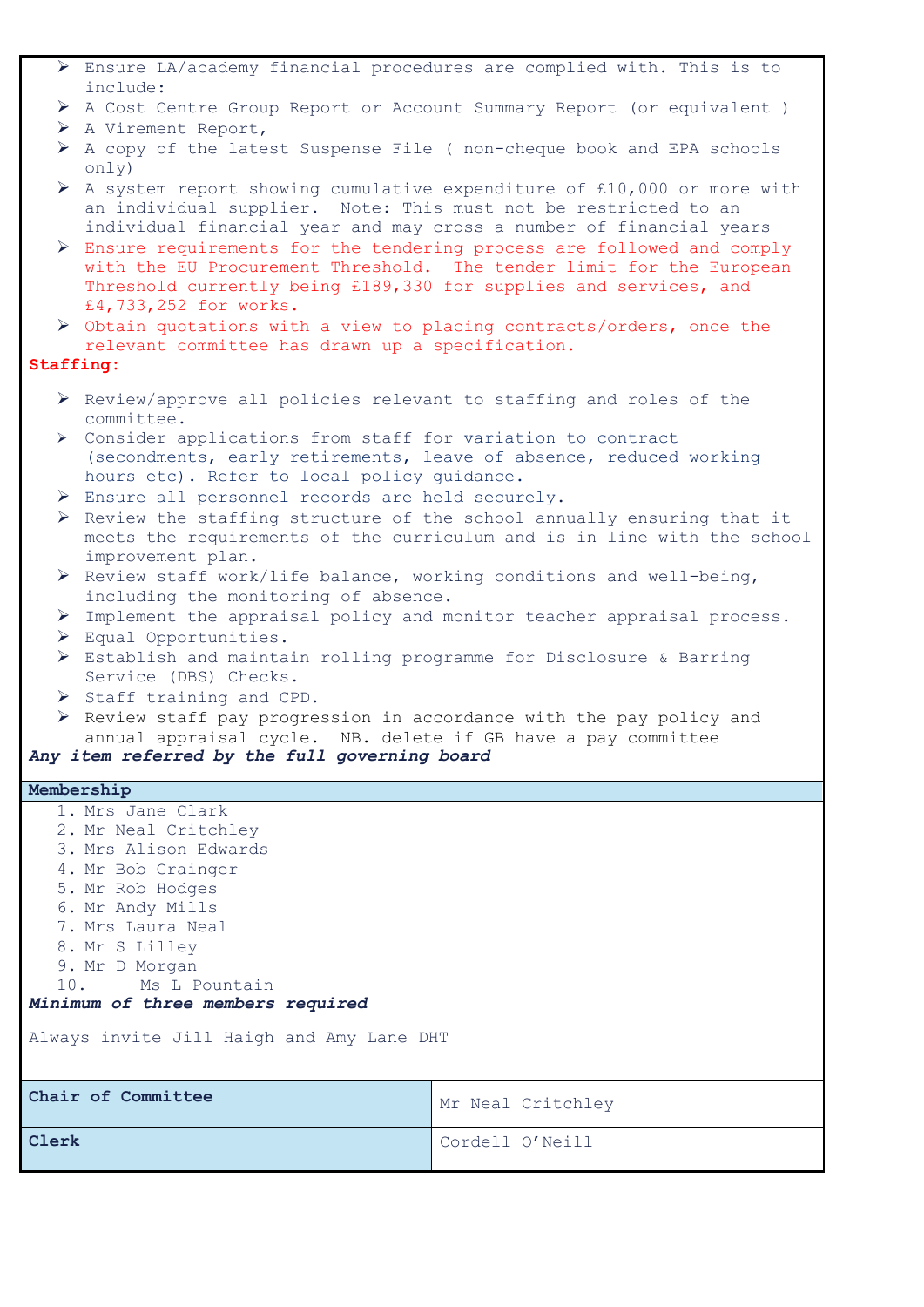### **Behaviour, Safety, & School Improvement Committee**

|   | The committee has responsibility delegated by the governing board to:                                                                                          |
|---|----------------------------------------------------------------------------------------------------------------------------------------------------------------|
|   | > Review behaviour policy and written statement of behaviour principles.                                                                                       |
|   | > Review attendance policy.                                                                                                                                    |
|   | > Monitor school behaviour.                                                                                                                                    |
|   | > Review and monitor attendance data against school and national targets.                                                                                      |
|   | ▶ Review/approve all policies relevant to the curriculum and roles of the<br>committee                                                                         |
|   | > Achievement:                                                                                                                                                 |
|   | > Review information on school performance to include ASP & OFSTED data<br>dashboard.                                                                          |
|   | > Monitor and review school targets.                                                                                                                           |
|   | > Monitor and review in year progress for all year groups and all groups<br>of pupils.                                                                         |
|   | > Compare school performance against national data.                                                                                                            |
|   | ▶ Reporting to parents according to statutory requirements.                                                                                                    |
|   | > Monitor achievement for all groups of pupils (inc. pupil<br>premium/COVID19 catch up).                                                                       |
|   | > Monitor pupils work and carry out pupil conversations.                                                                                                       |
|   | > Monitor school target setting systems and how this is reported to<br>parents.                                                                                |
|   | Teaching and Learning:                                                                                                                                         |
|   | ▶ Review data published by DfE ensuring the school is meeting standards.                                                                                       |
|   | > Ensure support & action plans are in place for all teachers who are not<br>at least good.                                                                    |
|   | > Monitor and review quality of teaching across the school.                                                                                                    |
|   | > Monitor teaching for groups of pupils (inc. pupil premium/COVID19 catch<br>up).                                                                              |
|   | > Monitor intervention groups for all groups of pupils.                                                                                                        |
|   | > Monitor homework arrangements.                                                                                                                               |
|   | > Ensure school promotes the cultural development of pupils through<br>spiritual, moral, cultural, mental and physical development.                            |
|   | ▶ Review and approve the arrangements and policy for supporting pupils at<br>school with medical conditions and ensure that statutory guidance is<br>followed. |
|   | Curriculum:                                                                                                                                                    |
|   | $\triangleright$ Ensure the school is meeting national curriculum requirements and<br>review the curriculum policy statement ensuring it meets pupils' needs.  |
|   | > Monitor and review the curriculum with a focus on basic skills.                                                                                              |
|   | > Monitor skills coverage of curriculum in all subjects.                                                                                                       |
|   | $\triangleright$ Parental engagement.                                                                                                                          |
| ➤ | Review and update SEF (self-evaluation form).                                                                                                                  |
|   | > Monitor and review school improvement plan.                                                                                                                  |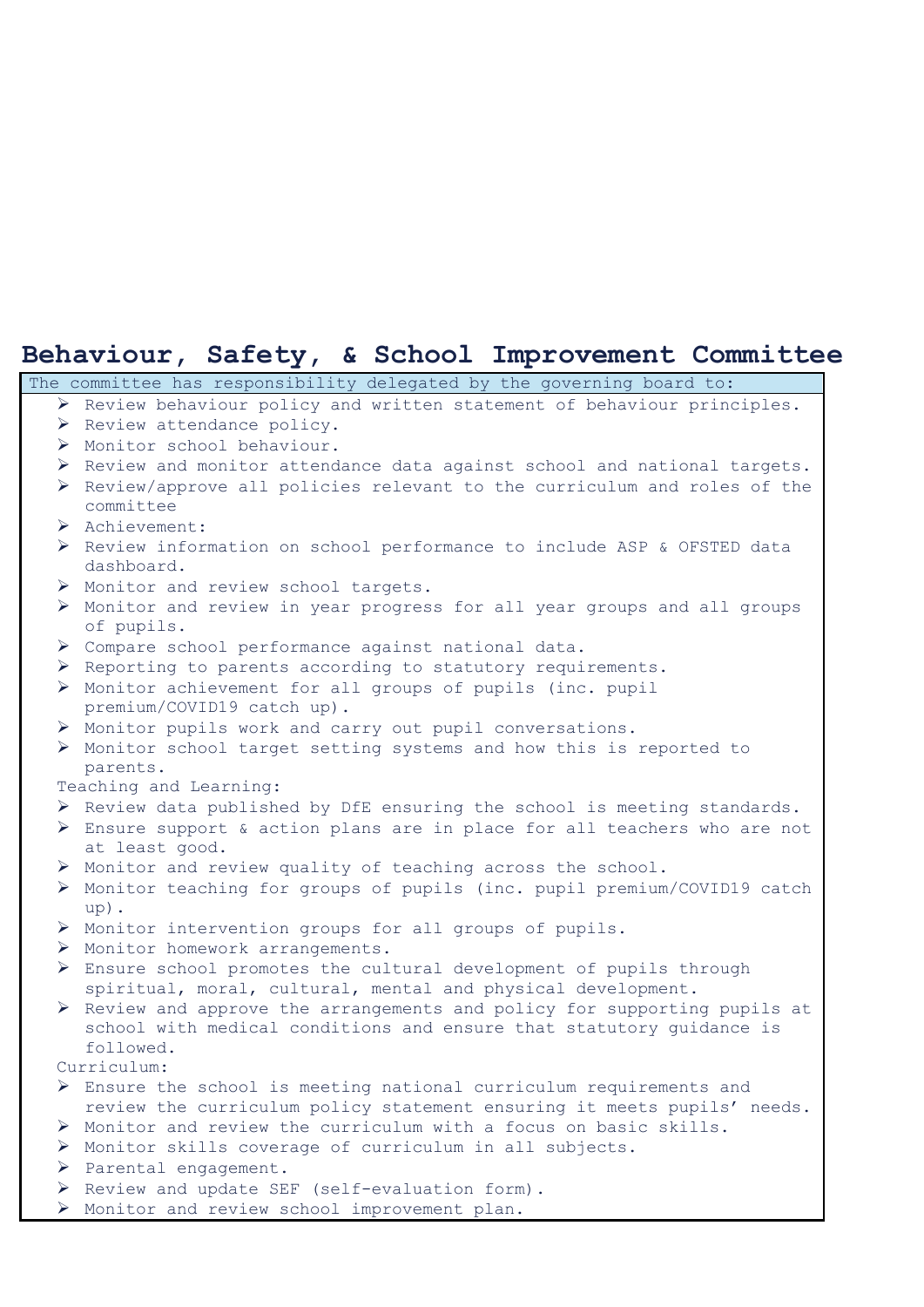- Ensure statutory guidance is followed and review and approve the RSHE policy.
- Ensure the school meets its statutory obligations in respect of Equality, including the approval of an accessibility plan.
- $\triangleright$  Publish equality objectives every four years and annually publish information demonstrating the aims of the Equality Duty.
- Behaviour and attendance:
- $\triangleright$  Review behaviour policy and written statement of behaviour principles.
- $\triangleright$  Review attendance policy.
- Monitor school behaviour.
- $\triangleright$  Review and monitor attendance data against school and national targets.
- $\triangleright$  Any item referred by the full governing board

### **Premises Health and Safety:**

Review the health and safety policy on an annual basis, amend, develop and review any other health and safety related polices or procedures.

- > Establish and review an accessibility plan.
- $\triangleright$  Review e-safety policy and procedures.
- $\triangleright$  Receive Health and safety audit, and monitor any action plans that come out of the audit.
- Ensure where the school provides school lunches and/or other school food and milk, this meets DfE standards.
- Receive a regular report on accident statistics, near misses, incidents of violence or aggression and any RIDDOR incidents.
- $\triangleright$  Consider any reports provided by inspectors of the enforcing authority under Health and Safety at work Act or any other relevant enforcement authority.
- $\triangleright$  Comply with current fire safety legislation and regulations
- Ensure risk assessments are carried out and reviewed on a regular basis.
- $\triangleright$  Review and approve upcoming offsite activities, ensuring that health and safety planning and risk assessments have been undertaken for them.
- Ensure Fire risk assessment is carried out and reviewed annually, any recommendations identified will be transferred to an actions plan which will be monitored by governors to ensure completion.
- Ensure fire log book is maintained and updated.
- $\triangleright$  Inspect the school site and buildings to enable maintenance and improvement, including security (site visit). The inspection to be documented and any actions monitored.
- Ensure building related maintenance checks have been carried out at appropriate intervals and actions are monitored until completion. This will include but not limited to:
- $\triangleright$  Electronic testing PAT testing
- $\triangleright$  Asbestos (where applicable)
- > Annual gas service
- Glassing risk assessment
- > Ladder log
- $\triangleright$  Playground equipment and gym inspection
- $\triangleright$  Lifting equipment
- Local exhaust ventilation (where applicable)
- Legionella risk assessment and relevant checks
- Ensure premise log book is being maintained by relevant site staff and have attended appropriate health and safety training.
- Governors need to be satisfied that contractors do not pose a health and safety risk whilst on the school premise and should therefore have a system in place to ensure contractors are managed whilst carrying out work on the school premise. The system should identify relevant health and safety information required prior to a contractor coming on site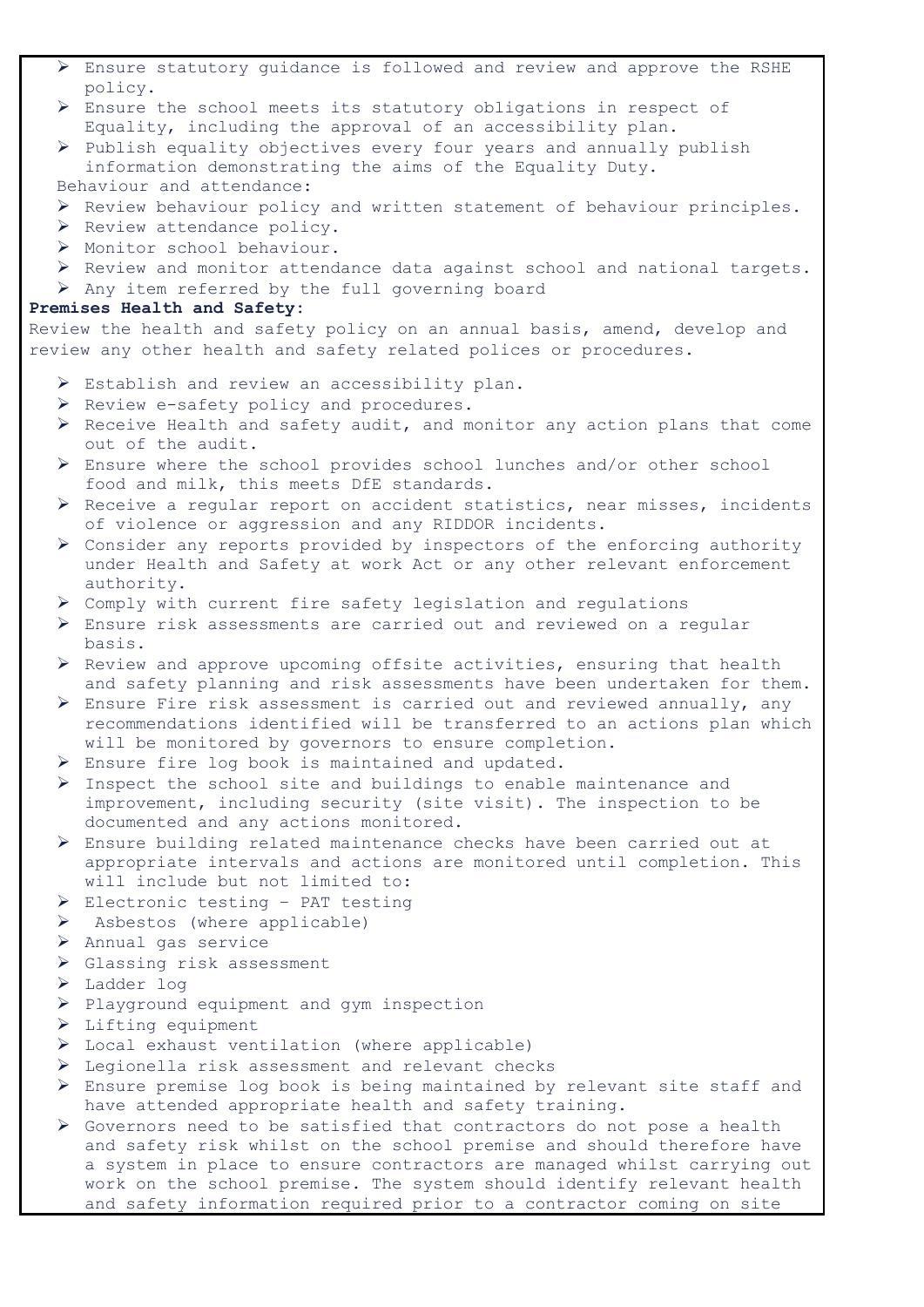|  | and the process to be followed whilst on site. There should be a                      |                                                                         |  |
|--|---------------------------------------------------------------------------------------|-------------------------------------------------------------------------|--|
|  | procedure for commissioning contractors.                                              |                                                                         |  |
|  | ▶ Consideration should be given to any health, safety and welfare                     |                                                                         |  |
|  | implications posed by new equipment or circumstances.                                 |                                                                         |  |
|  |                                                                                       | ▶ Receive reports and audits from health and safety representatives (to |  |
|  | include caretaking and cleaning), actions identified should be                        |                                                                         |  |
|  | monitored to completion.                                                              |                                                                         |  |
|  | > Health and safety self-monitoring return.                                           |                                                                         |  |
|  | ▶ Monitor the health and safety training that staff and governors have                |                                                                         |  |
|  | undertaken and plan any future training required.                                     |                                                                         |  |
|  | > Monitor all safequarding procedures.                                                |                                                                         |  |
|  | $\triangleright$ Keep up to date on any changes in health and safety legislation that |                                                                         |  |
|  | may have an impact for the school.                                                    |                                                                         |  |
|  | ▶ Review communications and publicity relating to health and safety in                |                                                                         |  |
|  |                                                                                       | the school and where necessary recommend any improvements or changes,   |  |
|  |                                                                                       | how information is communicated and made available within the school.   |  |
|  | Any item referred by the full governing board                                         |                                                                         |  |
|  |                                                                                       |                                                                         |  |
|  |                                                                                       |                                                                         |  |
|  | Membership                                                                            |                                                                         |  |
|  | 1. Mrs Jane Clark                                                                     |                                                                         |  |
|  | 2. Mrs Helen Dimmock                                                                  |                                                                         |  |
|  | 3. Mr Bob Grainger                                                                    |                                                                         |  |
|  | 4. Mr Rob Hodges                                                                      |                                                                         |  |
|  | 5. Mr Nick Judd                                                                       |                                                                         |  |
|  |                                                                                       |                                                                         |  |
|  | 6. Mr Andy Mills<br>7. Mrs Laura Neal                                                 |                                                                         |  |
|  | 8. Ms L Pountain                                                                      |                                                                         |  |
|  | 9. Ms H Harris                                                                        |                                                                         |  |
|  |                                                                                       |                                                                         |  |
|  | Always invite Jill Haigh and Amy Lane DHT                                             |                                                                         |  |
|  | Minimum of three members required                                                     |                                                                         |  |
|  |                                                                                       | Mr Bob Grainger                                                         |  |
|  | Chair of Committee                                                                    |                                                                         |  |
|  |                                                                                       |                                                                         |  |

**Staffing Committee: Grievance/Disciplinary/Dismissal/Redundancy and Redeployment/Capability/Management of Absence/Dignity at Work**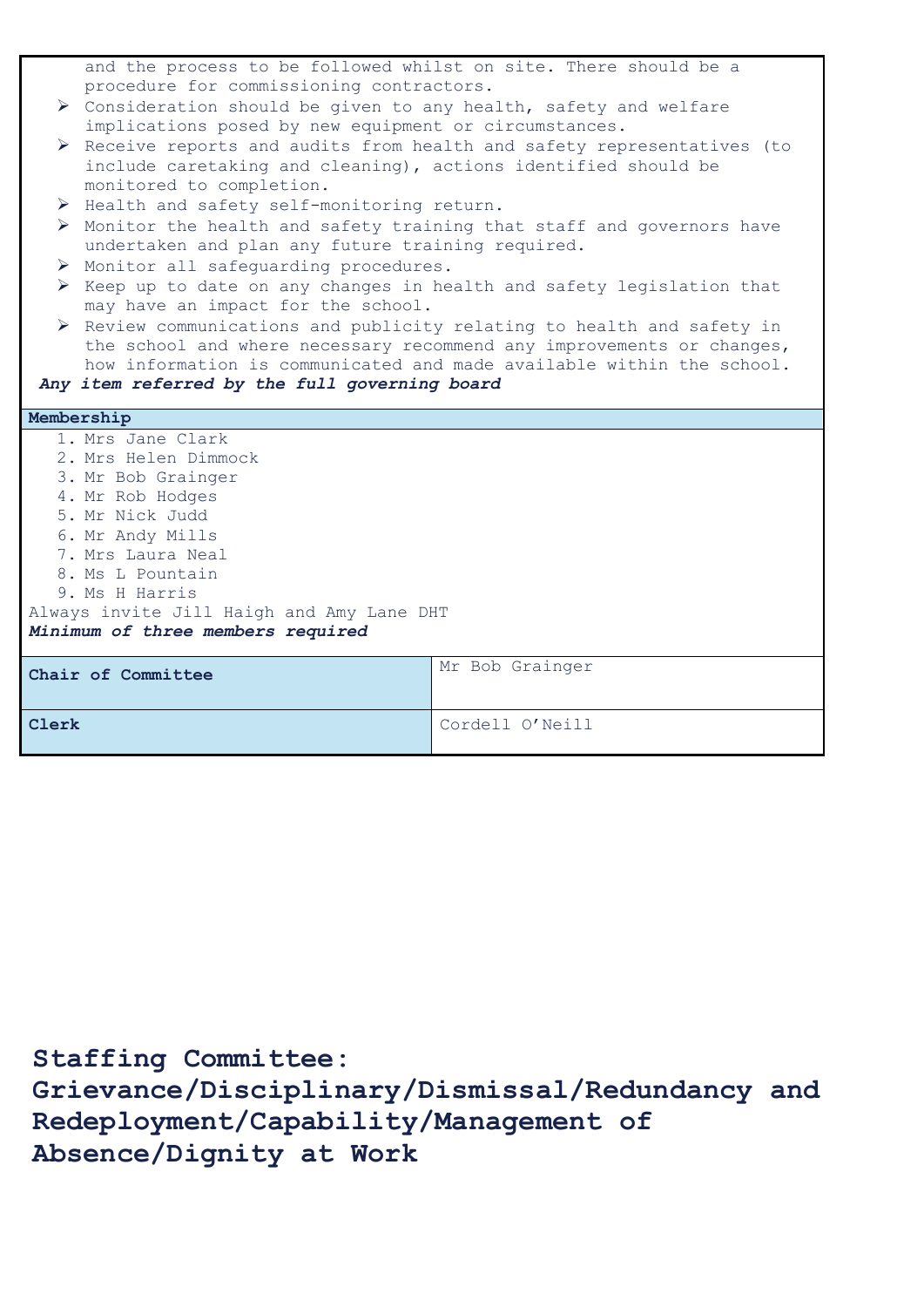| The committee has responsibility delegated by the governing board for hearing:                                                                                        |                                                               |  |  |
|-----------------------------------------------------------------------------------------------------------------------------------------------------------------------|---------------------------------------------------------------|--|--|
| The committee will consider any issues pertaining to staffing and personnel,                                                                                          |                                                               |  |  |
| in line with HR policies and procedures. This includes but is not limited to;                                                                                         |                                                               |  |  |
| ➤                                                                                                                                                                     | Staff grievance and discipline (in line with school policies) |  |  |
| $\triangleright$                                                                                                                                                      | Staff dismissal, redundancy and redeployment                  |  |  |
| $\triangleright$ Staff capability                                                                                                                                     |                                                               |  |  |
| > Management of absence                                                                                                                                               |                                                               |  |  |
| ➤<br>Dignity at work                                                                                                                                                  |                                                               |  |  |
| Membership                                                                                                                                                            |                                                               |  |  |
| • To be made up of members who have no awareness of the original incident<br>and are not known personally to the member of staff<br>Minimum of three members required |                                                               |  |  |
| Chair of Committee<br>To be elected at each meeting                                                                                                                   |                                                               |  |  |
| Clerk                                                                                                                                                                 |                                                               |  |  |

# **Pupil Discipline Committee**

| The committee has responsibility delegated by the governing board to:                                                                                                                                          |  |  |  |
|----------------------------------------------------------------------------------------------------------------------------------------------------------------------------------------------------------------|--|--|--|
| $\triangleright$ Review the use of exclusions within school, including exclusions of more<br>than 15 school days and exclusions which would result in a pupil missing<br>the opportunity to take a public exam |  |  |  |
| $\triangleright$ Receive and consider any representations lodged by parents of pupils who<br>have been excluded for a fixed term or permanently                                                                |  |  |  |
| $\triangleright$ Comply with exclusion procedures in accordance with the LA & DfE quidance<br>Any item referred by the full governing board                                                                    |  |  |  |
| Membership                                                                                                                                                                                                     |  |  |  |
| • To be made up of members who have no awareness of the original incident<br>and are not known personally to the appellant parents or pupils<br>Minimum of three members required                              |  |  |  |
| Chair of Committee<br>To be elected at each meeting                                                                                                                                                            |  |  |  |
| Clerk                                                                                                                                                                                                          |  |  |  |

# **Complaints Committee**

| The committee has responsibility delegated by the governing board to:                                                                                             |                               |  |  |
|-------------------------------------------------------------------------------------------------------------------------------------------------------------------|-------------------------------|--|--|
| $\triangleright$ At the relevant stage hear any complaint made under the school complaints<br>procedures                                                          |                               |  |  |
| Any item referred by the full governing board                                                                                                                     |                               |  |  |
| Membership                                                                                                                                                        |                               |  |  |
| • To be made up of members who have no awareness of the original incident<br>and are not known personally to the complainant<br>Minimum of three members required |                               |  |  |
| Chair of Committee                                                                                                                                                | To be elected at each meeting |  |  |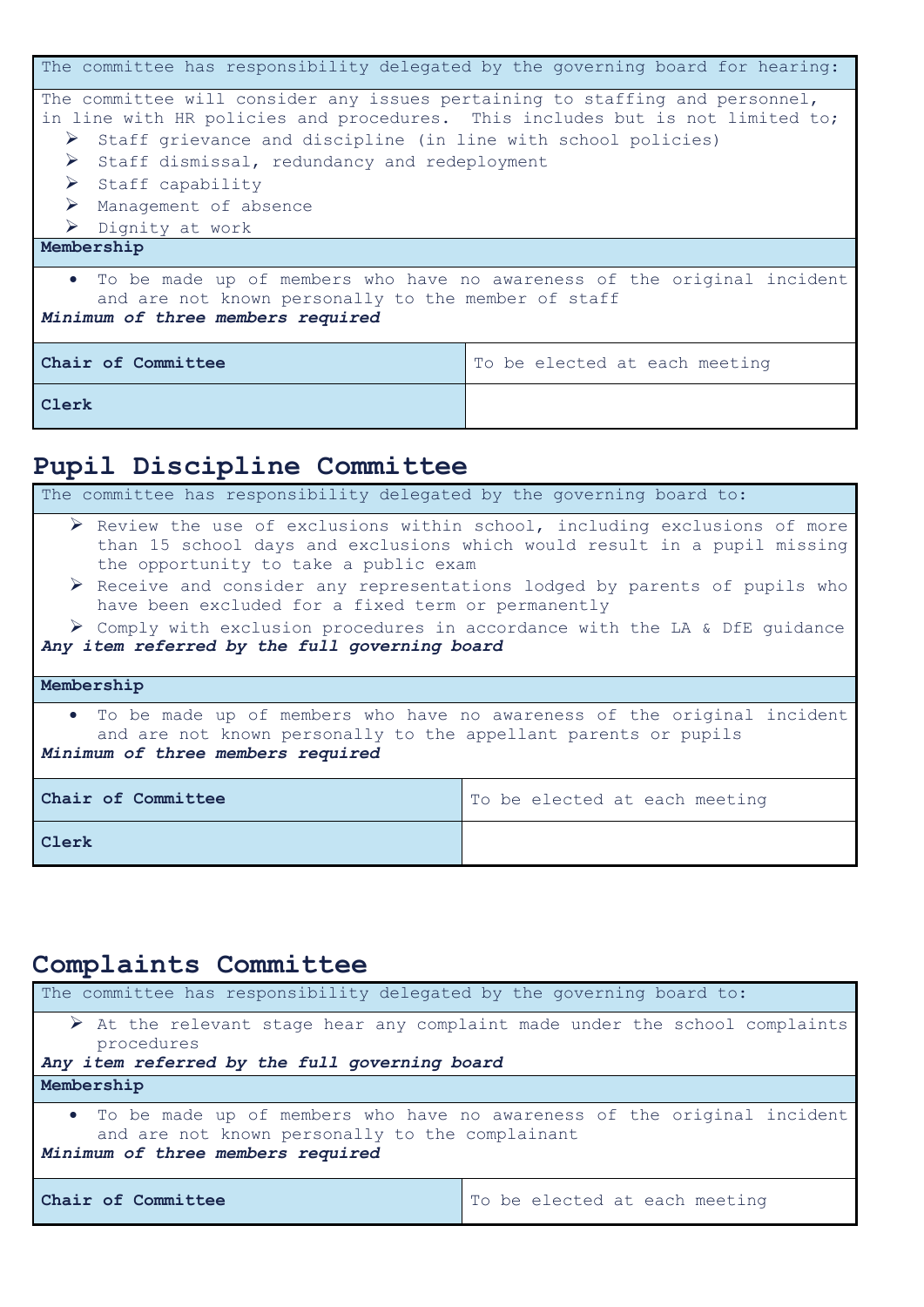**Clerk**

# **Appeals Committee**

| The committee has responsibility delegated by the governing board for hearing<br>appeals with regard to:                                                                                                                                                                                                                                                                                                                               |                               |  |
|----------------------------------------------------------------------------------------------------------------------------------------------------------------------------------------------------------------------------------------------------------------------------------------------------------------------------------------------------------------------------------------------------------------------------------------|-------------------------------|--|
| $\triangleright$ Pay<br>$\triangleright$ Redundancy<br>$\triangleright$ Staff grievance<br>$\triangleright$ Leave of absence - if appropriate<br>$\triangleright$ Staff dismissal<br>$\triangleright$ Dignity at Work<br>$\triangleright$ Any Item referred by the full governing board<br>When dealing with an appeal the committee should be equal to or greater than the<br>original committee that made the decision<br>Membership |                               |  |
| To be made up of members who have no awareness of the original hearing<br>and are not known personally to the appellant<br>Minimum of three members required                                                                                                                                                                                                                                                                           |                               |  |
| Chair of Committee                                                                                                                                                                                                                                                                                                                                                                                                                     | To be elected at each meeting |  |
| Clerk                                                                                                                                                                                                                                                                                                                                                                                                                                  |                               |  |

### **Pay Committee**

| The committee has responsibility delegated by the governing board to:                                                                                                                                             |                 |  |  |
|-------------------------------------------------------------------------------------------------------------------------------------------------------------------------------------------------------------------|-----------------|--|--|
| $\triangleright$ Undertake functions in relation to appraisal and pay progression as<br>determined in the pay policy.<br>Committee to meet once per year in the autumn term                                       |                 |  |  |
| Membership                                                                                                                                                                                                        |                 |  |  |
| . Mrs Clark, Mr B Grainger and Mr Hodges<br>Any representations made by staff following the initial decision of the Pay<br>Committee must be heard in the first instance by the same members of the<br>committee. |                 |  |  |
| Chair of Committee<br>TBC at meeting                                                                                                                                                                              |                 |  |  |
| Clerk                                                                                                                                                                                                             | Cordell O'Neill |  |  |

### **Head Teacher/Principal Appraisal**

The committee has responsibility delegated by the governing board to: Meet the external advisor to discuss the Head Teacher's performance targets  $\triangleright$  Decide whether targets have been met and set new targets annually Recommend pay progression to the relevant committee and in accordance with the pay policy Undertake mid-year monitoring of the Head Teacher's performance against targets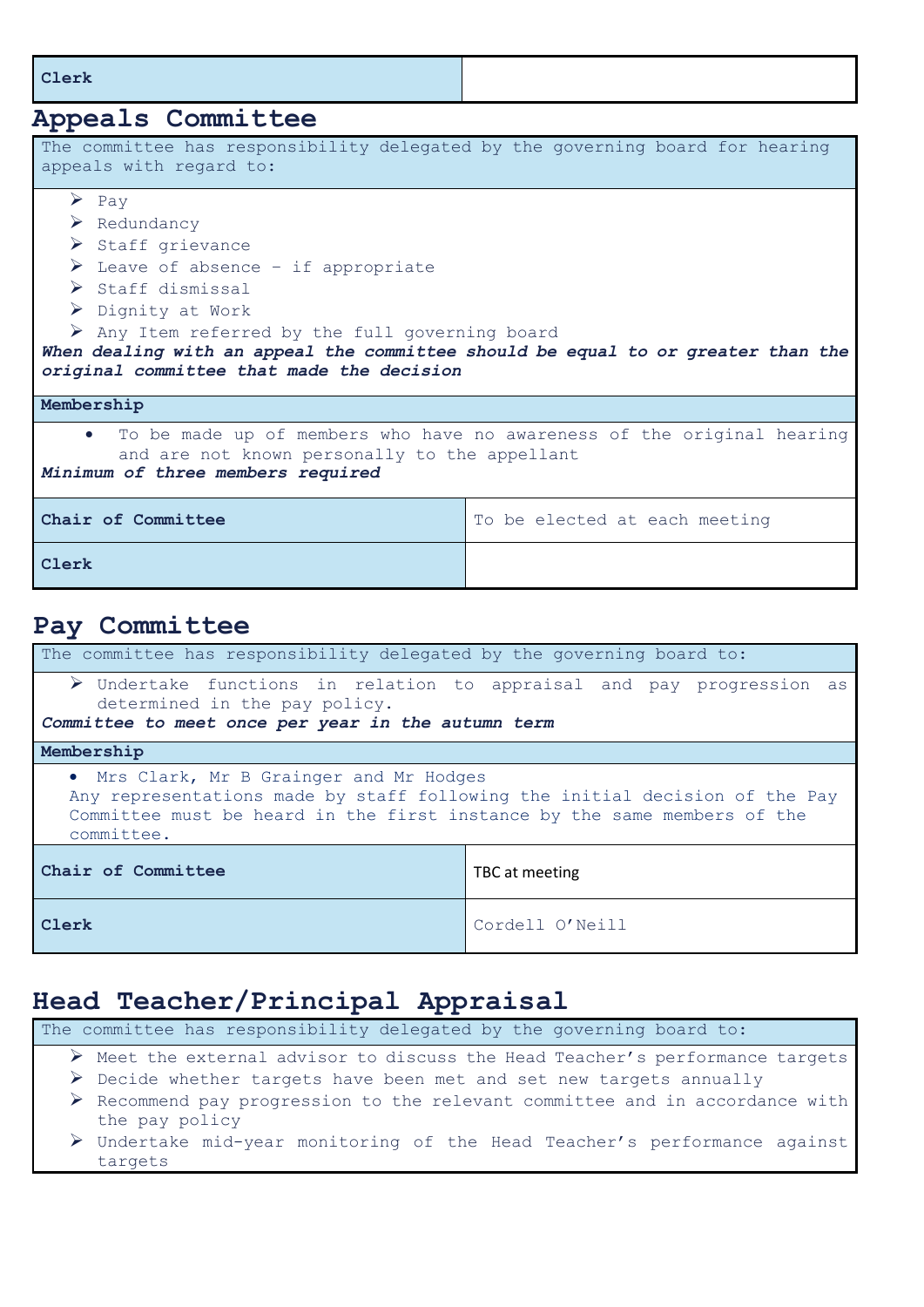| Membership                      |  |
|---------------------------------|--|
| 1. Jane Clark<br>2. Mr R Hodges |  |
| Minimum of two members required |  |
| Chair of Committee              |  |
| Clerk                           |  |

# **Selection Panel**

| The panel has responsibility delegated by the governing board for the:                                                                                                                                                                                      |                               |  |
|-------------------------------------------------------------------------------------------------------------------------------------------------------------------------------------------------------------------------------------------------------------|-------------------------------|--|
| $\triangleright$ Selection of the head teacher/principal and deputy head teacher/vice<br>principal (Guidance on this process will be provided by your school<br>improvement partner)<br>The appointment must always be ratified by the full governing board |                               |  |
| Membership                                                                                                                                                                                                                                                  |                               |  |
| 1.<br>2.<br>3.<br>Minimum number of members as per appointment of staff delegations. All members<br>must be available at all stages of the process                                                                                                          |                               |  |
| Chair of Committee                                                                                                                                                                                                                                          | To be elected at each meeting |  |
| Clerk                                                                                                                                                                                                                                                       |                               |  |

# **Special Responsibility Governors**

| Safequarding/Child Protection<br>Governor * | Bob Grainger                                                                                   |
|---------------------------------------------|------------------------------------------------------------------------------------------------|
| SEND and Pupil Premium                      | Mrs Jane Clark                                                                                 |
| Health and Safety Governor                  | Lucy Chapman                                                                                   |
| Safer Recruitment Trained                   | Mrs Jane Clark, Mr Neal Critchley,<br>Mr Andy Mills, Jill Haigh, A<br>Edwards, A Mills, A Lane |
| Training and Development                    | Mr Neal Critchley, Mr Andy Mills                                                               |
| <b>LAC</b>                                  | Jane Clark                                                                                     |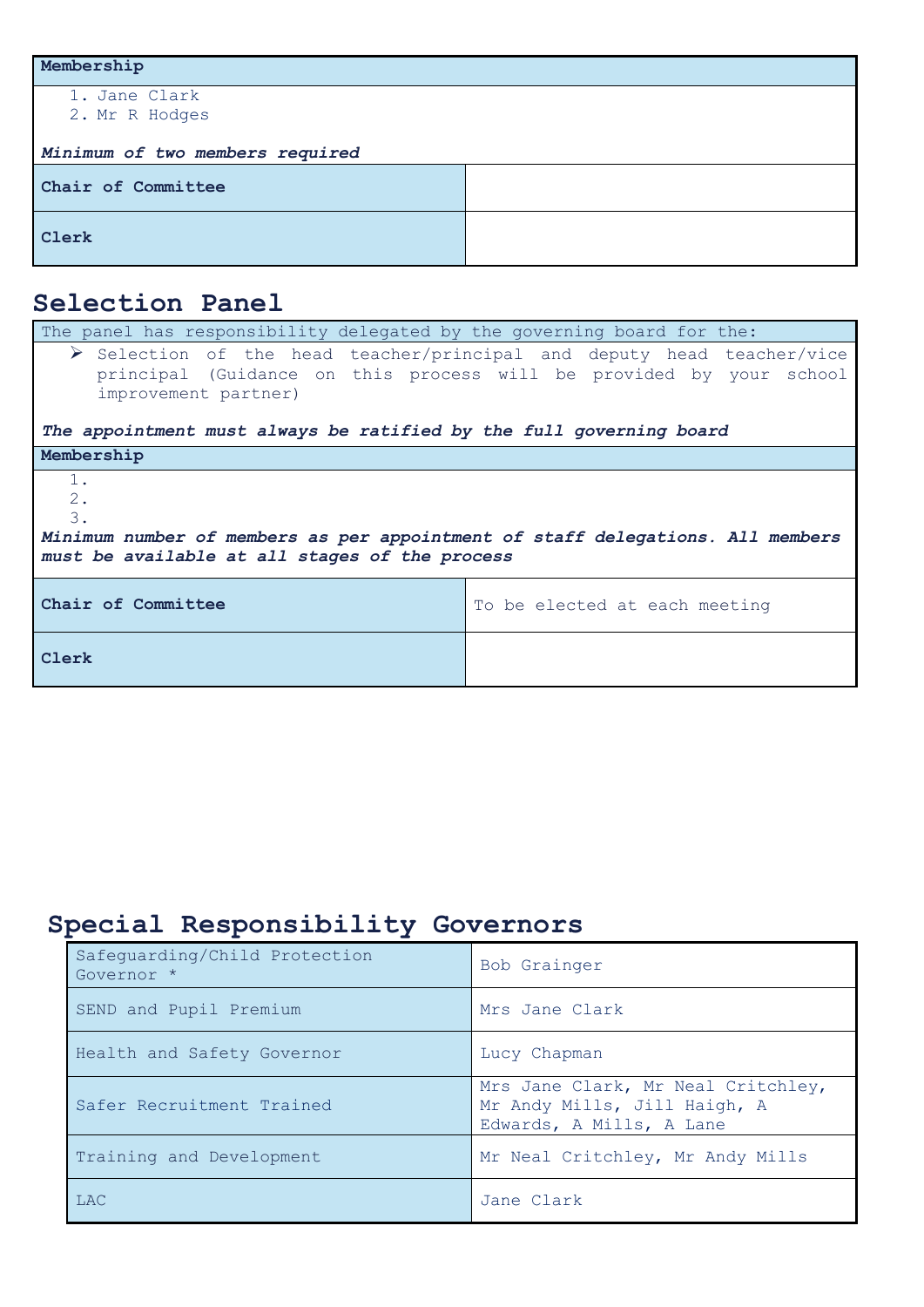| E-Safety             | Mr David Morgan              |
|----------------------|------------------------------|
| Teaching School Link | Mrs Jane Clark               |
| Curriculum           | Mr Nick Judd, Mrs Laura Neal |
| Maths                | Mrs Helen Dimmock            |
| English              | Mr Bob Grainger              |
| Well-Being           | Ms Laura Neal                |

*\*In accordance with Keeping Children Safe in Education 2020 – January 2021 update post Brexit 'Governing bodies and proprietors should have a senior board level (or equivalent)*  lead to take leadership responsibility for their schools or college's safeguarding *arrangements.' The DfE have confirmed that this can be a member of staff, but that person must be a member of the board as well (for example, the headteacher or a staff governor) and that this must be a separate person from the DSL, in order to ensure there is sufficient challenge to the organisation's safeguarding arrangements and performance.* 

### **Items Delegated to an Individual(s)**

### **Delegation of expenditure and virements**

That sums below £10,000 be delegated to the head teacher/principal.

### **Disposal of surplus stock**

Delegated to Head Teacher/Principal with the approval of the chair of the governing board.

### **Delegation of Suspension**

That suspension be delegated to the chair in instances where the head teacher/principal is the person in question or involved in the case. That the chair be given delegated powers to lift the suspension after taking advice from LA Human Resources or any other organisation providing the service to the school.

#### **Approval for Expenditure**

The chair of governors or chair of Staffing and Finance committee be given approval for expenditure above the set limit prior to the committee meeting – **only in cases of emergency**

**Appointment of Staff** (ensure no appointment is carried out by one person alone)

| Lunchtime/Cleaning/Administration Support<br>Staff | • Head Teacher/Principal or<br>Deputy Head Teacher/Vice<br>Principal |
|----------------------------------------------------|----------------------------------------------------------------------|
|                                                    | • Post Line Manager                                                  |
| Educational Support Staff                          | Head Teacher/Principal<br>1 Governor                                 |
| Business Manager                                   | • Head Teacher/Principal<br>2 Governors                              |
| Teaching Staff                                     | Head Teacher/Principal<br>1 Governor<br>$\bullet$                    |